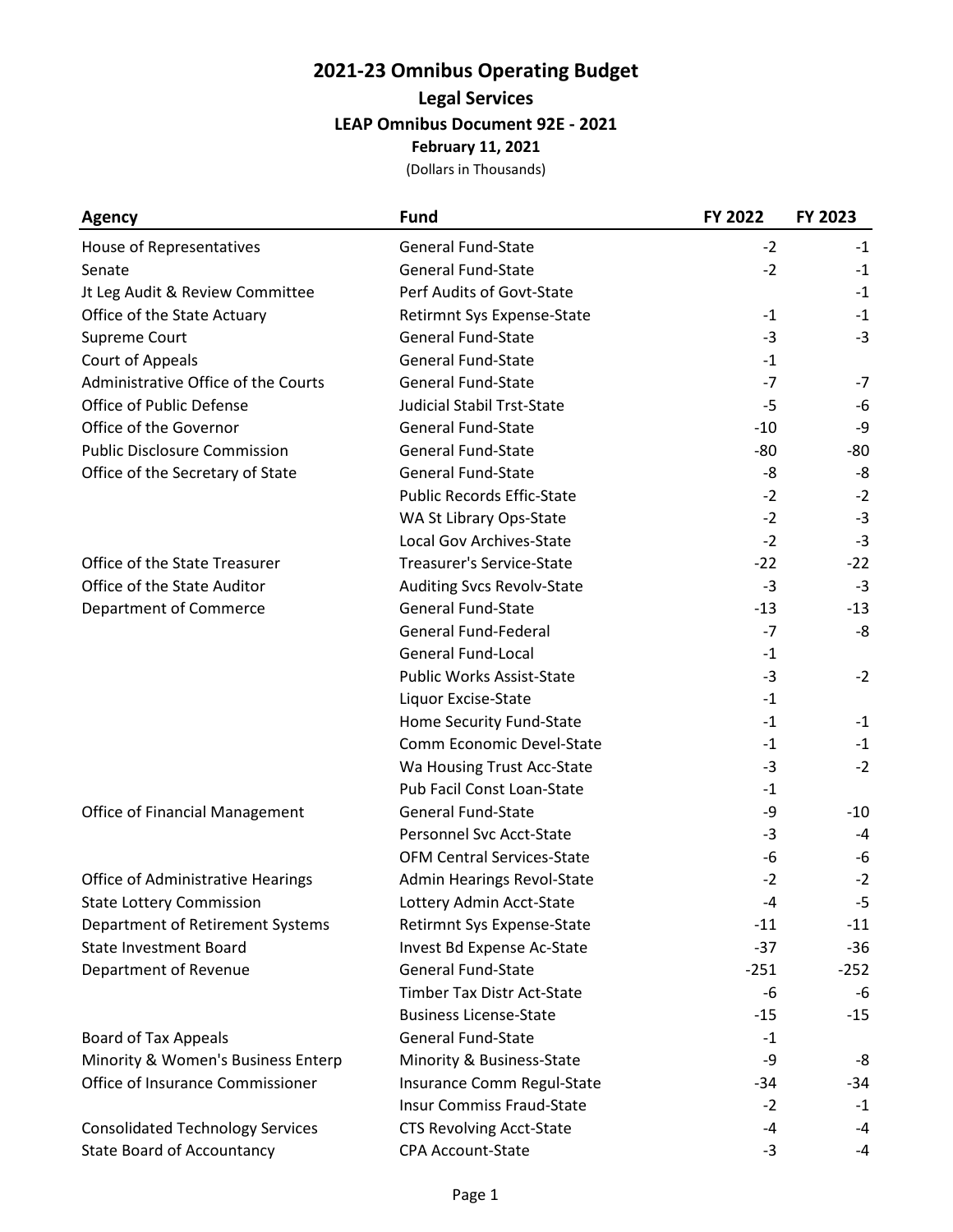## **Legal Services**

**LEAP Omnibus Document 92E - 2021**

**February 11, 2021**

| <b>Agency</b>                             | <b>Fund</b>                        | FY 2022  | FY 2023  |
|-------------------------------------------|------------------------------------|----------|----------|
| Bd of Reg Prof Eng & Land Surveyors       | Profess Engineers'-State           | $-5$     | -6       |
| Dept of Enterprise Services               | <b>Building Code Cncl-State</b>    | $-3$     | $-3$     |
| <b>Liquor and Cannabis Board</b>          | <b>General Fund-State</b>          | $-2$     | $-2$     |
|                                           | Dedicated Marijuana-State          | $-46$    | -46      |
|                                           | Liquor Revolving Acc-State         | $-151$   | $-153$   |
| Utilities and Transportation Comm         | <b>General Fund-Local</b>          | $-7$     | $-7$     |
|                                           | <b>Public Srvc Revlv-State</b>     | $-105$   | $-104$   |
|                                           | <b>Pipeline Safety-State</b>       | -9       | -8       |
| Board for Volunteer Firefighters          | Volun Firefighters-State           | $-1$     |          |
| <b>Military Department</b>                | <b>General Fund-State</b>          | $-26$    | $-27$    |
| <b>Public Employment Relations Comm</b>   | <b>General Fund-State</b>          | $-1$     | $-2$     |
|                                           | Personnel Svc Acct-State           | $-1$     | $-1$     |
| Archaeology & Historic Preservation       | <b>General Fund-State</b>          | $-2$     | $-3$     |
| WA State Health Care Authority            | <b>General Fund-State</b>          | $-61$    | $-62$    |
|                                           | <b>General Fund-Federal</b>        | $-51$    | $-51$    |
|                                           | St Hlth Care Admn Ac-State         | $-19$    | $-19$    |
|                                           | School Employees' In-State         | $-10$    | $-11$    |
| Human Rights Commission                   | <b>General Fund-State</b>          | -16      | $-17$    |
| <b>Bd of Industrial Insurance Appeals</b> | <b>Accident Account-State</b>      | $-2$     | $-3$     |
|                                           | <b>Medical Aid Account-State</b>   | $-2$     | $-3$     |
| <b>Criminal Justice Training Comm</b>     | <b>General Fund-State</b>          | $-30$    | $-30$    |
| Department of Labor and Industries        | <b>General Fund-State</b>          | $-4$     | $-4$     |
|                                           | <b>Electrical License-State</b>    | $-26$    | $-25$    |
|                                           | Constr Regis Inspect-State         | $-21$    | $-21$    |
|                                           | Public Works Admin-State           | $-10$    | $-11$    |
|                                           | <b>Accident Account-State</b>      | $-1,137$ | $-1,142$ |
|                                           | <b>Medical Aid Account-State</b>   | $-913$   | $-917$   |
|                                           | <b>Plumbing Certificate-State</b>  | $-2$     | $-2$     |
| Department of Health                      | <b>General Fund-State</b>          | $-75$    | $-76$    |
|                                           | General Fund-Federal               | -4       | -5       |
|                                           | <b>General Fund-Local</b>          | $-52$    | $-52$    |
|                                           | <b>Health Prfessns Acct-State</b>  | $-338$   | $-341$   |
| Department of Veterans' Affairs           | <b>General Fund-State</b>          | $-2$     | $-2$     |
| Children, Youth, and Families             | <b>General Fund-State</b>          | $-2,681$ | $-2,690$ |
|                                           | <b>General Fund-Federal</b>        | $-670$   | $-672$   |
| <b>Department of Corrections</b>          | <b>General Fund-State</b>          | $-487$   | $-490$   |
| <b>Employment Security Department</b>     | <b>Unemploy Comp Admin-Federal</b> | $-74$    | $-75$    |
|                                           | Fam Med Lv Insurance-State         | -54      | $-54$    |
| Dept of Social and Health Services        | <b>General Fund-State</b>          | $-19$    | $-21$    |
|                                           | General Fund-Federal               | -8       | -8       |
| Department of Ecology                     | <b>General Fund-State</b>          | $-135$   | $-136$   |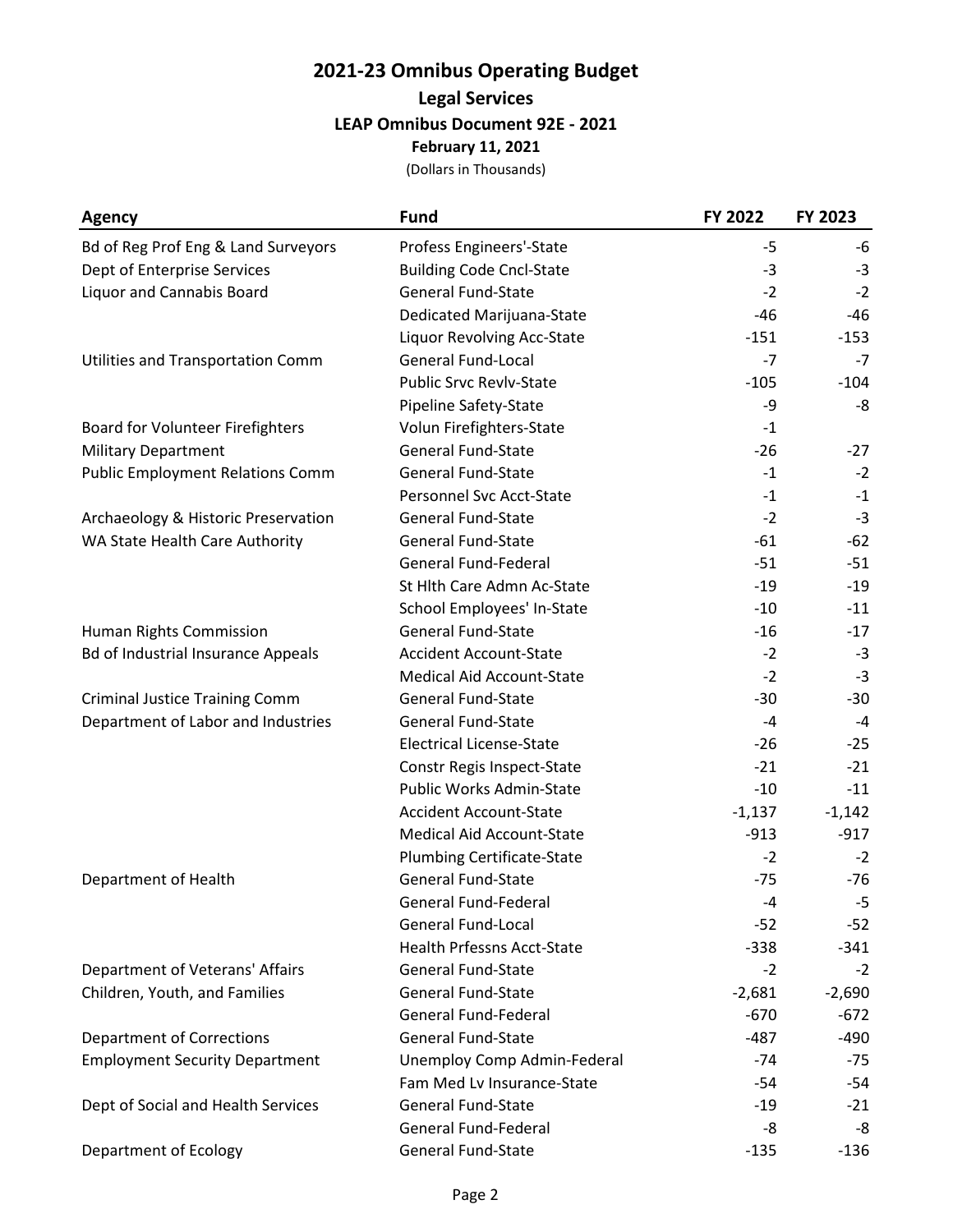## **Legal Services**

**LEAP Omnibus Document 92E - 2021**

**February 11, 2021**

| <b>Agency</b>                             | <b>Fund</b>                       | FY 2022 | FY 2023 |
|-------------------------------------------|-----------------------------------|---------|---------|
|                                           | <b>Reclamation Acct-State</b>     | -9      | -8      |
|                                           | <b>Flood Control Assist-State</b> | $-3$    | $-3$    |
|                                           | Waste Reduct/Recycle-State        | $-5$    | $-5$    |
|                                           | <b>Water Quality Permit-State</b> | $-53$   | $-52$   |
|                                           | Underground Storage-State         | -8      | -8      |
|                                           | Hazardous Waste-State             | -6      | -6      |
|                                           | <b>Radioactive Mixed-State</b>    | $-37$   | $-36$   |
|                                           | Air Poll Contr Acct-State         | -6      | -5      |
|                                           | Oil Spill Prevn Acct-State        | $-5$    | $-4$    |
|                                           | Air Oper Permit Acct-State        | $-5$    | $-4$    |
|                                           | <b>Model Toxics Oper-State</b>    | $-213$  | $-212$  |
|                                           | Water Poll Ctrl Adm-State         | -6      | -5      |
| WA Pollution Liab Insurance Program       | <b>Pollution Liab Insur-State</b> | $-2$    | $-2$    |
| <b>State Parks and Recreation Comm</b>    | Parks Renewal Acct-State          | $-15$   | $-15$   |
| <b>Recreation and Conservation Office</b> | <b>General Fund-State</b>         | $-1$    | $-2$    |
|                                           | <b>Recreation Resources-State</b> | $-3$    | $-2$    |
| Environ & Land Use Hearings Office        | General Fund-State                | $-3$    | $-3$    |
| <b>State Conservation Commission</b>      | <b>General Fund-State</b>         | -6      | -6      |
| Dept of Fish and Wildlife                 | <b>General Fund-State</b>         | -83     | -83     |
|                                           | Fish Wildlife Consv-State         | -86     | $-87$   |
| <b>Puget Sound Partnership</b>            | <b>General Fund-State</b>         |         | $-1$    |
| <b>Department of Natural Resources</b>    | <b>General Fund-State</b>         | -57     | $-57$   |
|                                           | <b>General Fund-Federal</b>       | $-1$    | $-2$    |
|                                           | Forest Development-State          | -29     | $-28$   |
|                                           | ORV/NonHiwy Veh Acct-State        | $-3$    | $-4$    |
|                                           | Surveys & Maps Acct-State         | $-1$    |         |
|                                           | <b>Aquatic Lands Acct-State</b>   | $-19$   | -19     |
|                                           | Res Mgmt Cost Acct-State          | $-124$  | $-125$  |
|                                           | <b>Surface Mining Recl-State</b>  | $-5$    | $-5$    |
|                                           | Disaster Response-State           | -1      | $-1$    |
|                                           | Forest & Fish Suppt-State         | $-12$   | $-12$   |
|                                           | <b>Aquatic Land Dredged-State</b> | $-1$    | $-1$    |
|                                           | <b>Forest Practices App-State</b> | $-1$    | $-1$    |
|                                           | <b>Model Toxics Oper-State</b>    | $-13$   | $-13$   |
|                                           | NOVA Program Account-State        |         | $-1$    |
|                                           | <b>Derelict Vessel Rmv-State</b>  | $-1$    | $-1$    |
|                                           | <b>Agric College Trst-State</b>   | $-1$    | $-2$    |
| Department of Agriculture                 | <b>General Fund-State</b>         | $-14$   | $-14$   |
|                                           | <b>Aquatic Lands Acct-State</b>   | $-1$    | $-1$    |
|                                           | <b>State Toxics Control-State</b> | $-2$    | $-1$    |
| Washington State Patrol                   | <b>General Fund-State</b>         | $-22$   | $-22$   |